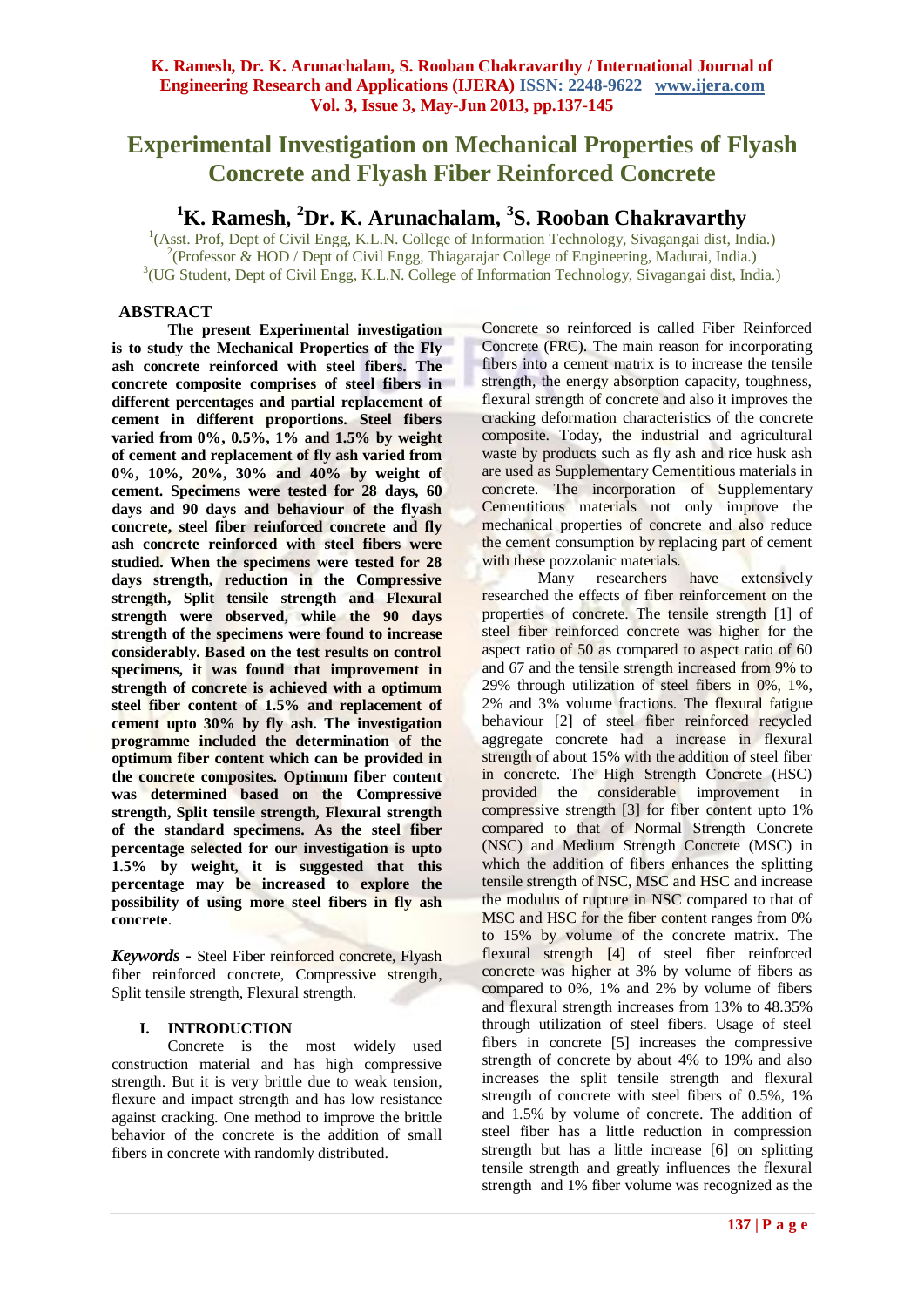best fiber volume for both economical and strength aspects among the different fiber volume by a ratio of 0%, 0.7%, 1% and 1.5%. The flexural toughness of concrete [7] was found to increase considerably when steel and synthetic fibers were used.

The present Experimental investigation is to study the Mechanical Properties of fiber reinforced concrete with partial replacement of cement with fly ash with addition of steel fibers in different percentages. The fly ash fiber reinforced concrete composites specimens are tested for compressive, split tensile and flexural strength as per IS specifications. The results are compared with the control specimens that contains without fly ash and without steel fibers. With the appropriate interpretation of the obtained results, it can be possible to determine the optimum steel fiber percentage in fly ash concrete.

## **II. Material and experimental methods 2.1 Materials used**

The cement used for the concrete mixtures was 53 grade Ordinary Portland cement conforming to IS: 12269. The specific gravity of the above cement was found to be 3.14. Vaigai River sand passed through 4.75 mm IS sieve was used as the fine aggregate with specific gravity of 2.65 and fineness modulus of 2.64. The hard broken granite stone passing through 12.5 mm IS sieve and retain on 4.75 mm IS sieve was used as the coarse aggregate with the specific gravity of 2.70. Fly ash procured from the Thermal Power Station at Tuticorin was used and it was tested in the Regional Testing Laboratory, Madurai. The Chemical properties of fly ash were listed in Table No 1. The hooked end steel fibers of length 35mm and diameter 0.5mm with aspect ratio of 70 were used in this study.

# **Table No.1 CHEMICAL PROPERTIES OF FLYASH**

| Sl.<br>No. | <b>Characteristics</b>                                | <b>Results</b> |
|------------|-------------------------------------------------------|----------------|
| 1          | Silicon-di-Oxide (as $SiO2$ )<br>$+$                  | 85.94          |
|            | Aluminium Oxide (as $Al_2O_3$ ) + Iron                |                |
|            | Oxide (as Fe <sub>2</sub> O <sub>3</sub> ), % by mass |                |
| 2          | Silica (as $SiO2$ ), % by mass                        | 60.21          |
| 3          | Magnesium Oxide (as MgO), % by                        | 1.99           |
|            | mass                                                  |                |
| 4          | Total Sulphur as Sulphur tri Oxide                    | 2.19           |
|            | $(SO_3)$ , % by mass                                  |                |
| 5          | Available Alkali as Sodium Oxide                      | 0.39           |
|            | $(Na2O)$ , % by mass                                  |                |
| 6          | Loss on Ignition, % by mass                           | 2.05           |
|            | Moisture content, % by mass                           | 0.28           |

## **2.2 Test Program**

In this experimental work, concrete specimens were cast with and without fibers. Steel fibers are varied from 0%, 0.5%, 1% and 1.5% by weight of cement and partial replacement of cement with 10%, 20%, 30% and 40% Fly ash by weight of cement is considered. The concrete mix M20 is used in this investigation. The control concrete contains without steel fibers and without fly ash. For each mix, nine numbers of Cubes, nine numbers of Cylinder, nine numbers of Beam were used to determine the Compressive, Spilt Tensile, Flexure strength of concrete for 28 days, 60 days and 90 days. The details of the Test specimens used for this investigation are shown in the Table No. 2.

## **2.3 Mixing and casting details**

30 L

Concrete was mixed using a Tilting type mixer and specimens were casted using steel moulds, compacted by table vibrator. Specimens were demoulded 24 hours after casting and cured in water tank until the testing age of 28 days, 60 days and 90 days. The specimens were numbered as per the nomenclature before being placed under water for curing.

## **Table No.2 DETAILS OF THE SPECIMENS.**

| Mix No.                        | Steel fiber % | Fly ash % |
|--------------------------------|---------------|-----------|
| $\mathsf{C}$                   | $0\%$         | $0\%$     |
| S0F10                          | 0%            | 10%       |
| S0F20                          | 0%            | 20%       |
| S0F30                          | 0%            | 30%       |
| S0F40                          | 0%            | 40%       |
| S <sub>0.5</sub>               | 0.5%          | $0\%$     |
| S <sub>1</sub>                 | 1 %           | $0\%$     |
| S1.5                           | 1.5 %         | $0\%$     |
| S0.5F10                        | $0.5\%$       | 10 %      |
| S0.5F20                        | 0.5%          | 20 %      |
| S <sub>0.5F30</sub>            | 0.5%          | 30%       |
| S0.5F40                        | 0.5%          | 40%       |
| S1F10                          | 1%            | 10%       |
| S <sub>1</sub> F <sub>20</sub> | 1%            | 20%       |
| S1F30                          | 1%            | 30%       |
| S1F40                          | 1%            | 40%       |
| S1.5F10                        | 1.5%          | 10%       |
| S <sub>1.5F20</sub>            | 1.5%          | 20%       |
| S1.5F30                        | 1.5%          | 30%       |
| S <sub>1.5F40</sub>            | 1.5%          | 40%       |

## **III. Test results and Discussion 3.1 Compressive strength test**

The Compressive strength of concrete was tested as per IS Specifications using 150mm x 150mm x 150mm cubes uniaxially. The cubes were tested in the compression testing machine of 2000 KN capacity. The crack pattern at maximum load for cube is shown in Fig No.1. The compressive strength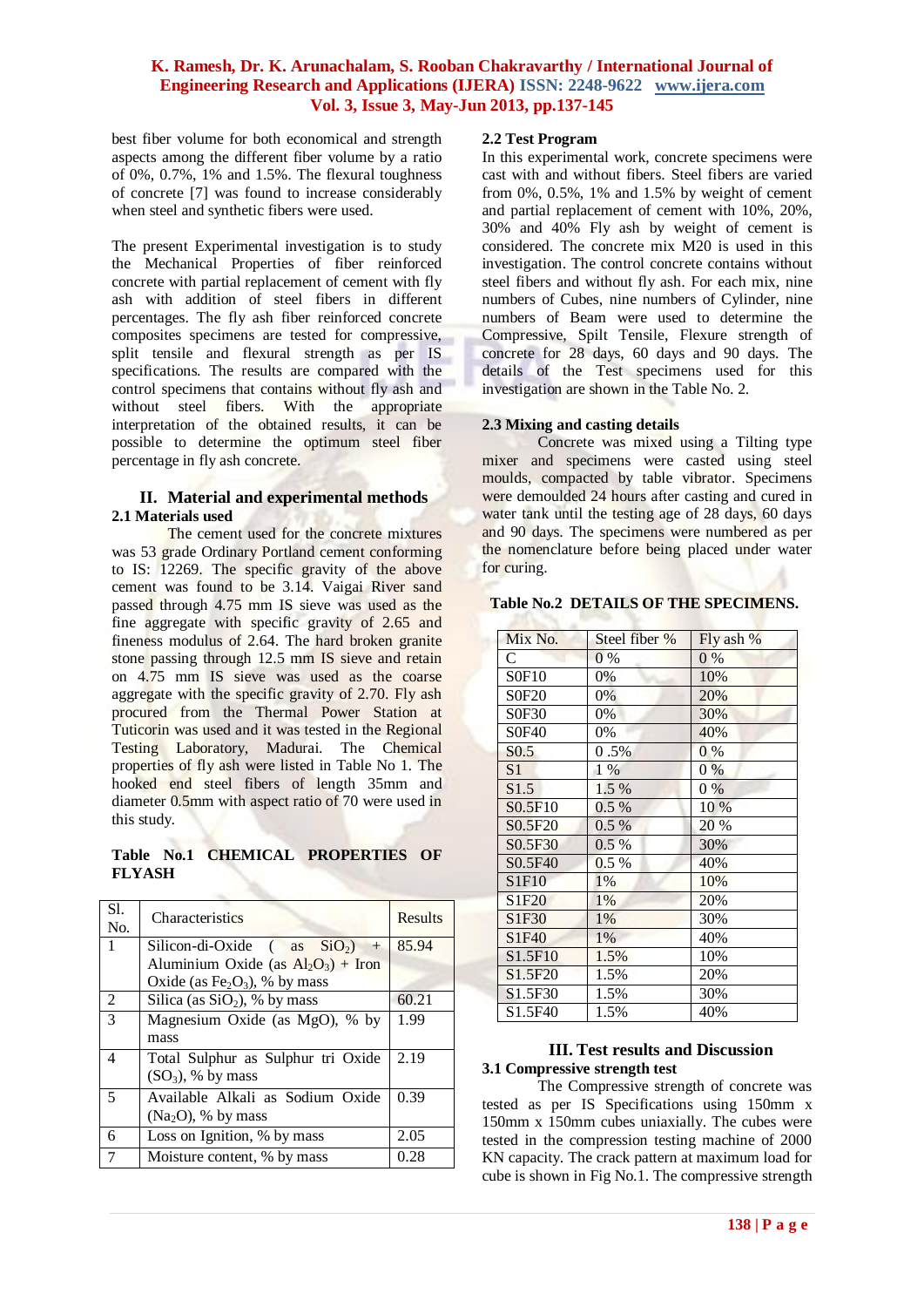was calculated by dividing the maximum compressive load by the cross sectional area of the cube specimen on which the load was applied. Compressive strength results including Percentage comparison are shown in Table No. 3 and variation in the compressive strength is shown in Fig No. 5.

## **Fig No.1 Crack pattern at ultimate failure load of Cube specimen**



#### **3.1.1 For different proportions of flyash with 0% Steel fibers**

Compressive strength of concrete with 10% flyash was found to decrease by about 7% and 1% than plain concrete for 28 and 60 days respectively. However, 90 days strength was found to increase by 16% than plain concrete. Compressive strength of concrete with 20% flyash was found to decrease by about 11% than plain concrete for 28 days. However, the strength was found to increase by 2% and 38% in 60 and 90 days respectively than plain concrete. Compressive strength of concrete with 30% flyash was found to decrease by about 17% and 6% than plain concrete for 28 and 60 days respectively. However, 90 days strength was found to increase by 50% than plain concrete. Compressive strength of concrete with 40% flyash was found to decrease by about 25% and 5% than plain concrete for 28 and 60 days respectively. However, 90 days strength was found to increase by 43% than plain concrete.

## **3.1.2 For different proportions of flyash with 0.5% Steel fibers**

Compressive strength of concrete with 10% flyash was found to increase by about 9%, 14% and 24% than plain concrete for 28, 60 and 90 days respectively. Compressive strength of concrete with 20% flyash was found to decrease by about 3% than plain concrete for 28 days. However, the strength was found to increase by 7% and 45% in 60 and 90 days respectively than plain concrete. Compressive strength of concrete with 30% flyash was found to decrease by about 9% than plain concrete for 28 days. However, the strength was found to increase by 5% and 59% in 60 and 90 days respectively than plain concrete. Compressive strength of concrete with 40% flyash was found to decrease by about 22% than plain concrete for 28 days. However, the strength was found to increase by 7% and 50% in 60 and 90 days respectively than plain concrete.

### **3.1.3. For different proportions of flyash with 1% Steel fibers**

Compressive strength of concrete with 10% flyash was found to increase by about 19%, 26% and 38% than plain concrete for 28, 60 and 90 days respectively. Compressive strength of concrete with 20% flyash was found to increase by about 8%, 22% and 57% than plain concrete for 28, 60 and 90 days respectively. Compressive strength of concrete with 30% flyash was found to increase by about 0.5%, 11% and 70% than plain concrete for 28, 60 and 90 days respectively. Compressive strength of concrete with 40% flyash was found to decrease by about 9% than plain concrete for 28 days. However, the strength was found to increase by 18% and 59% in 60 and 90 days respectively than plain concrete.

## **3.1.4 For different proportions of flyash with 1.5% Steel fibers**

Compressive strength of concrete with 10% flyash was found to increase by about 31%, 40% and 53% than plain concrete for 28, 60 and 90 days respectively. Compressive strength of concrete with 20% flyash was found to increase by about 18%, 36% and 64% than plain concrete for 28, 60 and 90 days respectively. Compressive strength of concrete with 30% flyash was found to increase by about 6.5%, 16% and 75% than plain concrete for 28, 60 and 90 days respectively. Compressive strength of concrete with 40% flyash was found to decrease by about 2% than plain concrete for 28 days. However, the strength was found to increase by 30% and 67% in 60 and 90 days respectively than plain concrete.

## **3.1.5 For different proportions of steel fiber with 0% flyash**

Compressive strength of concrete with 0.5% steel fiber was found to increase by about 13.5%, 13% and 13.5% than plain concrete for 28, 60 and 90 days respectively. Compressive strength of concrete with 1% steel fiber was found to increase by about 27%, 27% and 27% than plain concrete for 28, 60 and 90 days respectively. Compressive strength of concrete with 1.5% steel fiber was found to increase by about 19%, 18% and 18% than plain concrete for 28, 60 and 90 days respectively.

## **3.2 Split Tensile strength**

The split tensile strength of concrete was tested as per IS Specifications using 150mm diameter x 300 mm height cylinder. The specimen was placed with its longitudinal axis in the horizontal position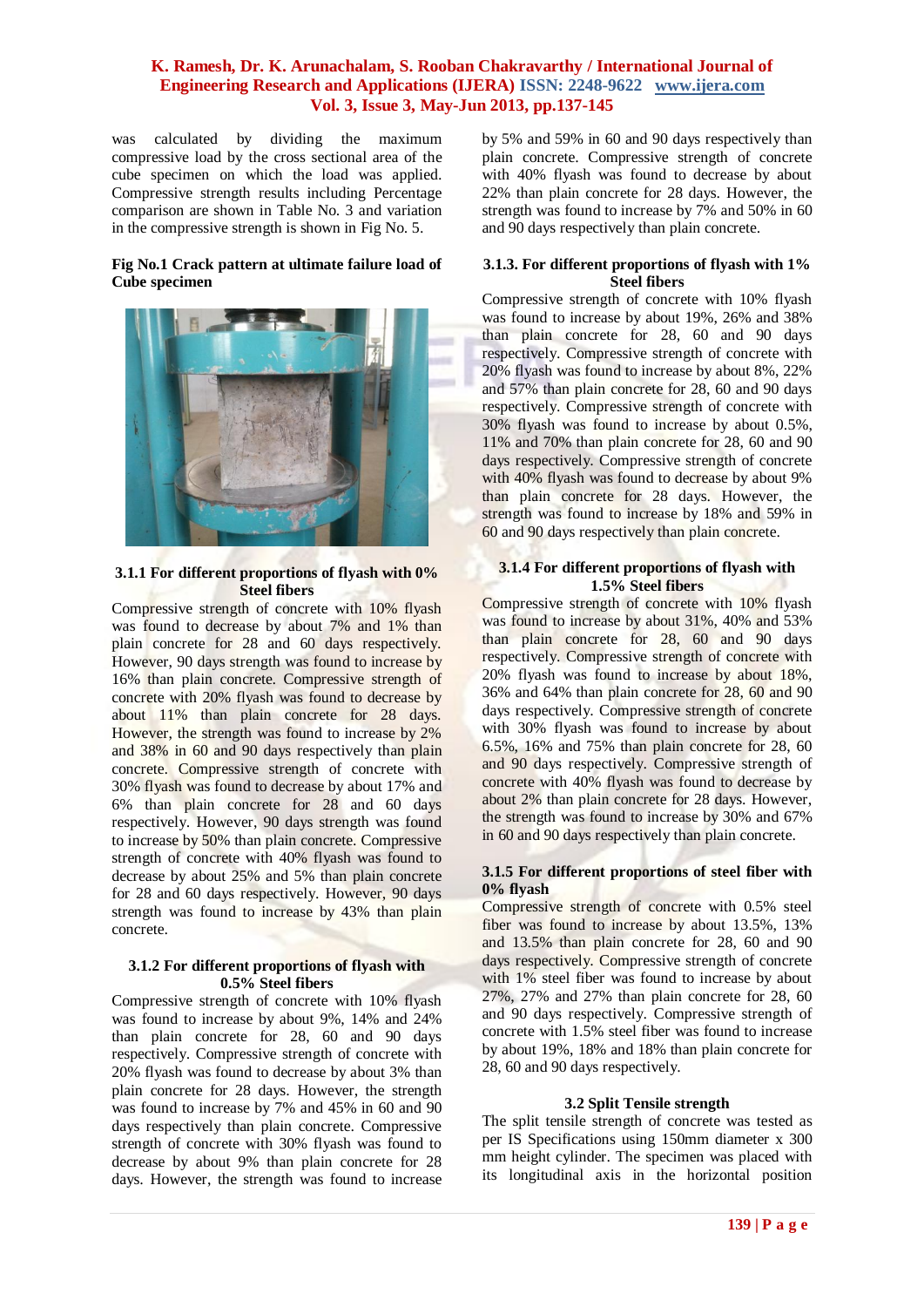between the two plates of compression testing machine with plywood strips 3 mm thick, 12 mm wide and 300 mm long sandwiched between the plate and cylinder. Split Tensile strength results including Percentage comparison are shown in Table No. 4 and variation in the Split Tensile strength is shown in Fig No. 6.

#### **3.2.1 For different proportions of flyash with 0% Steel fibers**

Split tensile strength of concrete with 10% flyash was found to decrease by about 6% than plain concrete for 28 days. However the strength was found to increase by 1% and 2% in 60 and 90 days respectively than plain concrete. Split tensile strength of concrete with 20% flyash was found to decrease by about 1% than plain concrete for 28 days. However the strength was found to increase by 2% and 3% in 60 and 90 days respectively than plain concrete. Split tensile strength of concrete with 30% flyash was found to increase by about 3%, 6% and 19% than plain concrete for 28, 60 and 90 days respectively. Split tensile strength of concrete with 40% flyash was found to decrease by about 13%, 6% and 2% than plain concrete for 28, 60 and 90 days respectively.

### **3.2.2 For different proportions of flyash with 0.5% Steel fibers**

Split tensile strength of concrete with 10% flyash was found to increase by about 0.3%, 4% and 5% than plain concrete for 28, 60 and 90days respectively. Split tensile strength of concrete with 20% flyash was found to increase by about 6%, 13% and 12% than plain concrete for 28, 60 and 90days respectively. Split tensile strength of concrete with 30% flyash was found to increase by about 8%, 10% and 25% than plain concrete for 28, 60 and 90days respectively. Split tensile strength of concrete with 40% flyash was found to increase by about 2%, 2% and 5% than plain concrete for 28, 60 and 90days respectively.

## **3.2.3 For different proportions of flyash with 1% Steel fibers**

Split tensile strength of concrete with 10% flyash was found to increase by about 10%, 13% and 18% than plain concrete for 28, 60 and 90days respectively. Split tensile strength of concrete with 20% flyash was found to increase by about 14%, 20% and 20% than plain concrete for 28, 60 and 90days respectively. Split tensile strength of concrete with 30% flyash was found to increase by about 14%, 15% and 30% than plain concrete for 28, 60 and 90days respectively. Split tensile strength of concrete with 40% flyash was found to increase by about 10%, 16% and 22% than plain concrete for 28, 60 and 90days respectively.

#### **3.2.4 For different proportions of flyash with 1.5% Steel fibers**

Split tensile strength of concrete with 10% flyash was found to increase by about 18%, 24% and 26% than plain concrete for 28, 60 and 90days respectively. Split tensile strength of concrete with 20% flyash was found to increase by about 18%, 28% and 28% than plain concrete for 28, 60 and 90days respectively. Split tensile strength of concrete with 30% flyash was found to increase by about 20%, 20% and 31% than plain concrete for 28, 60 and 90days respectively. Split tensile strength of concrete with 40% flyash was found to increase by about 17%, 19% and 26% than plain concrete for 28, 60 and 90days respectively.

## **3.2.5 For different proportions of steel fiber with 0% flyash**

Split tensile strength of concrete with 0.5% steel fiber was found to increase by about 4%, 4% and 5% than plain concrete for 28, 60 and 90days respectively. Split tensile strength of concrete with 1% steel fiber was found to increase by about 17%, 18% and 18% than plain concrete for 28, 60 and 90days respectively. Split tensile strength of concrete with 1.5% steel fiber was found to increase by about 13%, 15% and 15% than plain concrete for 28, 60 and 90 days respectively.

# **3.3 Flexural strength**

The static flexural strength of concrete was tested as per IS specifications using 100mm x 100mm x 500mm beam specimen under two point loading. The Flexural strength setup is shown in Fig No.2. The test was conducted on a Universal Testing Machine (UTM). Part of the Beam specimens after ultimate failure is shown in Fig No.3 and Cross section of the beam specimen after ultimate failure is shown in Fig No.4. The test results including Percentage comparison are shown in the Table No. 5 and variation in the Flexural strength is shown in Fig No. 7.

## **Fig No.2 Flexural strength setup**

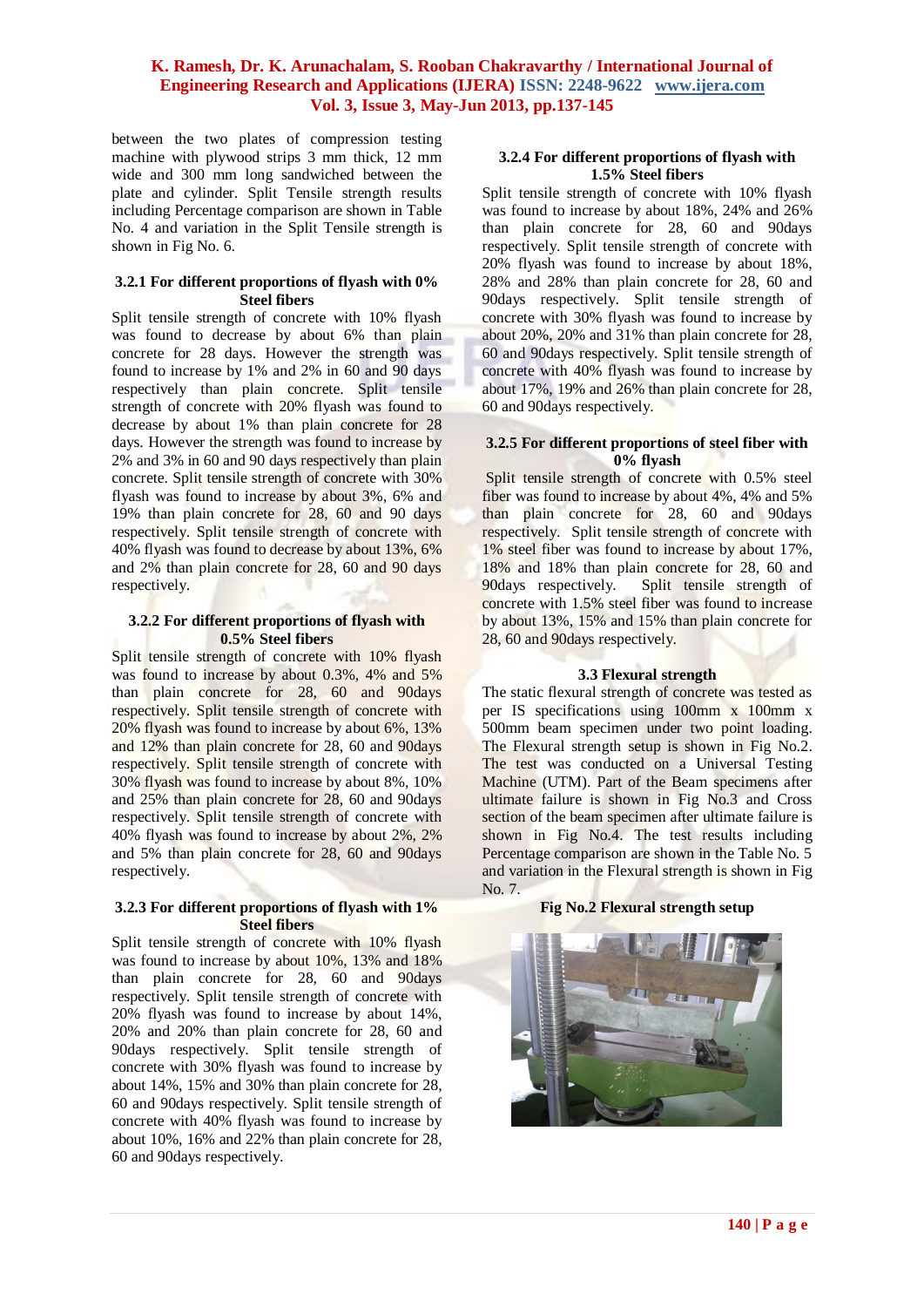### **3.3.1 For different proportions of flyash with 0% Steel fibers**

Flexural strength of concrete with 10% flyash was found to decrease by about 16% and 4% than plain concrete for 28 and 60 days respectively. However 90 days strength was found to increase by 5% than plain concrete. Flexural strength of concrete with 20% flyash was found to decrease by about 13% and 2% than plain concrete for 28 and 60 days respectively. However 90 days strength was found to increase by 10% than plain concrete. Flexural strength of concrete with 30% flyash was found to decrease by about 9% and 4% than plain concrete for 28 and 60 days respectively. However 90 days strength was found to increase by 10% than plain concrete. Flexural strength of concrete with 40% flyash was found to decrease by about 18% and 2% than plain concrete for 28 and 60 days respectively. However 90 days strength was found to increase by 1% than plain concrete.

## **3.3.2 For different proportions of flyash with 0.5% Steel fibers**

Flexural strength of concrete with 10% flyash was found to decrease by about 7% than plain concrete for 28 days. However the strength was found to increase by 3% and 18% in 60 and 90 days respectively than plain concrete. Flexural strength of concrete with 20% flyash was found to decrease by about 7% than plain concrete for 28 days. However the strength was found to increase by 4% and 20% in 60 and 90 days respectively than plain concrete. Flexural strength of concrete with 30% flyash was found to increase by about 0%, 4% and 31% than plain concrete for 28, 60 and 90 days respectively. Flexural strength of concrete with 40% flyash was found to decrease by about 4% than plain concrete for 28 days. However the strength was found to increase by 4% and 10% in 60 and 90 days respectively than plain concrete.

## **3.3.3 For different proportions of flyash with 1% Steel fibers**

Flexural strength of concrete with 10% flyash was found to decrease by about 2% than plain concrete for 28 days. However the strength was found to increase by 10% and 27% in 60 and 90 days respectively than plain concrete. Flexural strength of concrete with 20% flyash was found to increase by about 9%, 13% and 29% than plain concrete for 28, 60 and 90 days respectively. Flexural strength of concrete with 30% flyash was found to increase by about 9%, 17% and 46% than plain concrete for 28, 60 and 90 days respectively. Flexural strength of concrete with 40% flyash was found to increase by about 2%, 17% and 24% than plain concrete for 28, 60 and 90 days respectively.

**Fig No.3 Part of the Beam specimens after ultimate failure** 



### **3.3.4 For different proportions of flyash with 1.5% Steel fibers**

Flexural strength of concrete with 10% flyash was found to increase by about 0%, 17% and 31% than plain concrete for 28, 60 and 90 days respectively. Flexural strength of concrete with 20% flyash was found to increase by about 20%, 24% and 37% than plain concrete for 28, 60 and 90 days respectively. Flexural strength of concrete with 30% flyash was found to increase by about 15%, 24% and 52% than plain concrete for 28, 60 and 90 days respectively. Flexural strength of concrete with 40% flyash was found to increase by about 4%, 24% and 31% than plain concrete for 28, 60 and 90 days respectively.

#### **3.3.5 For different proportions of steel fiber with 0% flyash**

Flexural strength of concrete with 0.5% steel fiber was found to increase by about 6%, 6% and 4% than plain concrete for 28, 60 and 90 days respectively. Flexural strength of concrete with 1% steel fiber was found to increase by about 9%, 8% and 7% than plain concrete for 28, 60 and 90 days respectively. Flexural strength of concrete with 1.5% steel fiber was found to increase by about 7%, 7% and 5% than plain concrete for 28, 60 and 90 days respectively.

### **Fig No. 4 Cross section of the beam specimen after ultimate failure.**

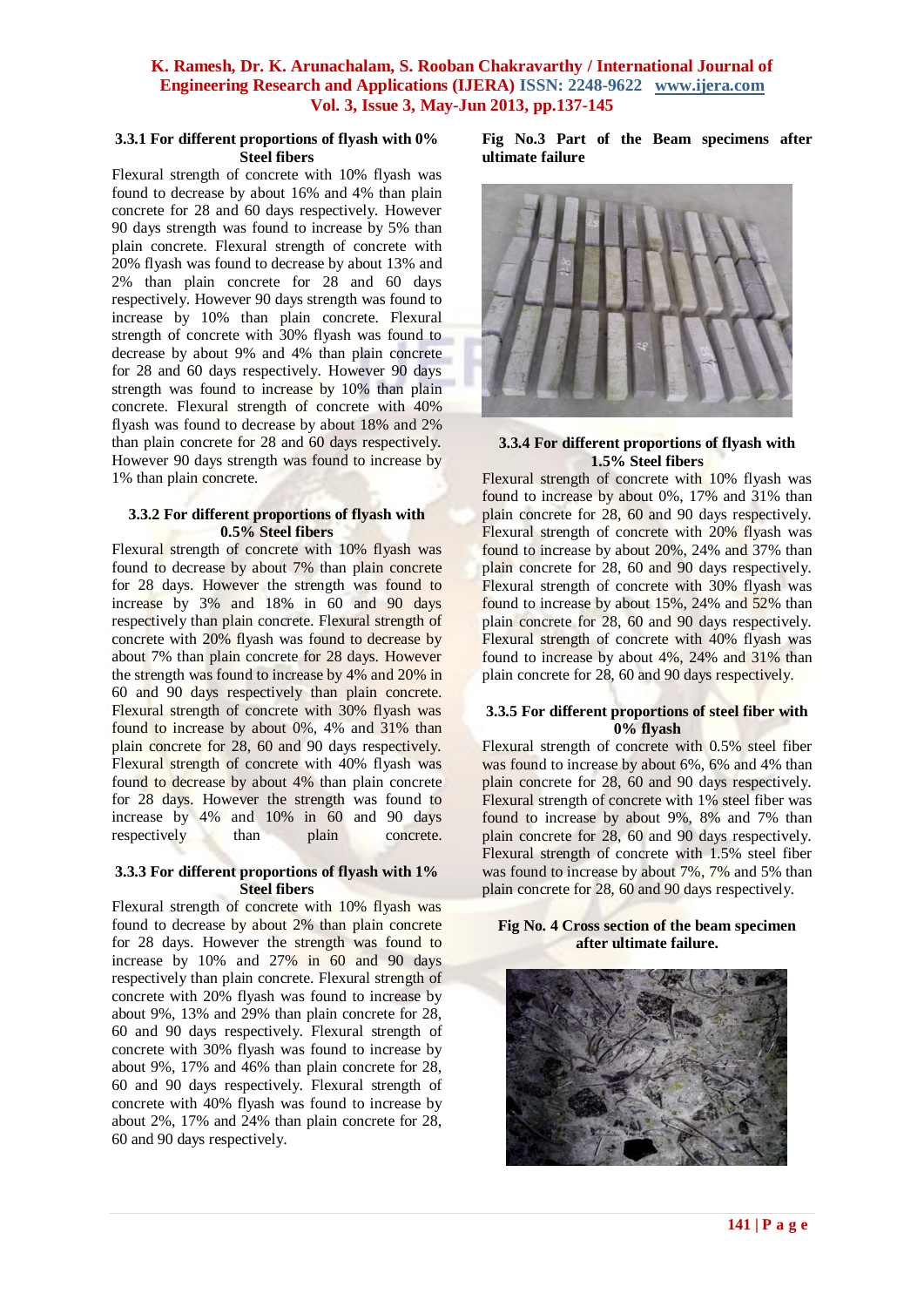| Sl.                     | Mix No.             | Steel<br>fiber % | Fly ash % | Compressive strength $N/mm^2$ |         |         | Comparison of % Improvement of<br>flyash fiber reinforced concrete |          |          |
|-------------------------|---------------------|------------------|-----------|-------------------------------|---------|---------|--------------------------------------------------------------------|----------|----------|
| No.                     |                     |                  |           | 28 days                       | 60 days | 90 days | 28 days                                                            | 60 days  | 90 days  |
|                         | $\mathcal{C}$       | $0\%$            | $0\%$     | 26.50                         | 26.71   | 26.86   | $\Omega$                                                           | $\Omega$ | $\Omega$ |
| $\overline{2}$          | S <sub>0.5</sub>    | 0.5%             | $0\%$     | 30.08                         | 30.31   | 30.51   | 13.50                                                              | 13.47    | 13.58    |
| 3                       | S <sub>1</sub>      | $1\%$            | $0\%$     | 33.66                         | 33.86   | 34.12   | 27.01                                                              | 26.76    | 27.02    |
| $\overline{\mathbf{4}}$ | S1.5                | 1.5 %            | $0\%$     | 31.51                         | 31.54   | 31.66   | 18.90                                                              | 18.08    | 17.87    |
| 5                       | <b>SOF10</b>        | $0\%$            | 10 %      | 24.65                         | 26.55   | 31.23   | $-6.98$                                                            | $-0.59$  | 16.26    |
| 6                       | <b>SOF20</b>        | 0%               | 20 %      | 23.64                         | 27.36   | 36.96   | $-10.79$                                                           | 2.43     | 37.60    |
| 7                       | S0F30               | 0%               | 30%       | 21.92                         | 25.07   | 40.39   | $-17.28$                                                           | $-6.14$  | 50.37    |
| 8                       | <b>S0F40</b>        | 0%               | 40%       | 19.77                         | 25.39   | 38.39   | $-25.39$                                                           | $-4.94$  | 42.92    |
| 9                       | S0.5F10             | 0.5%             | 10 %      | 28.79                         | 30.51   | 33.23   | 8.64                                                               | 14.22    | 23.71    |
| 10                      | S0.5F20             | 0.5%             | 20 %      | 25.78                         | 28.65   | 38.96   | $-2.71$                                                            | 7.26     | 45.04    |
| 11                      | S0.5F30             | $0.5\%$          | 30%       | 24.06                         | 27.93   | 42.69   | $-9.20$                                                            | 4.56     | 58.93    |
| 12                      | S0.5F40             | 0.5%             | 40%       | 20.77                         | 28.65   | 40.39   | $-21.62$                                                           | 7.26     | 50.37    |
| 13                      | S1F10               | 1%               | 10%       | 31.51                         | 33.66   | 36.96   | 18.90                                                              | 26.02    | 37.60    |
| 14                      | S1F20               | 1%               | 20%       | 28.65                         | 32.66   | 42.26   | 8.11                                                               | 22.27    | 57.33    |
| 15                      | S1F30               | 1%               | 30%       | 26.64                         | 29.65   | 45.55   | 0.52                                                               | 11.00    | 69.58    |
| 16                      | S1F40               | 1%               | 40%       | 24.06                         | 31.51   | 42.69   | $-9.20$                                                            | 17.97    | 58.93    |
| 17                      | S1.5F10             | 1.5%             | 10%       | 34.66                         | 37.53   | 41.11   | 30.79                                                              | 40.50    | 53.05    |
| 18                      | S1.5F20             | 1.5%             | 20%       | 31.23                         | 36.24   | 44.11   | 17.84                                                              | 35.67    | 64.22    |
| 19                      | S <sub>1.5F30</sub> | 1.5%             | 30%       | 28.22                         | 31.08   | 47.13   | 6.49                                                               | 16.36    | 75.46    |
| 20                      | S <sub>1.5F40</sub> | 1.5%             | 40%       | 25.93                         | 34.81   | 44.84   | $-2.15$                                                            | 30.32    | 66.93    |
|                         |                     |                  |           |                               |         |         |                                                                    |          |          |

Table No. 3 Compressive strength results

Fig No. 5 Compressive strength of Fly ash Concrete Reinforced with steel fibers

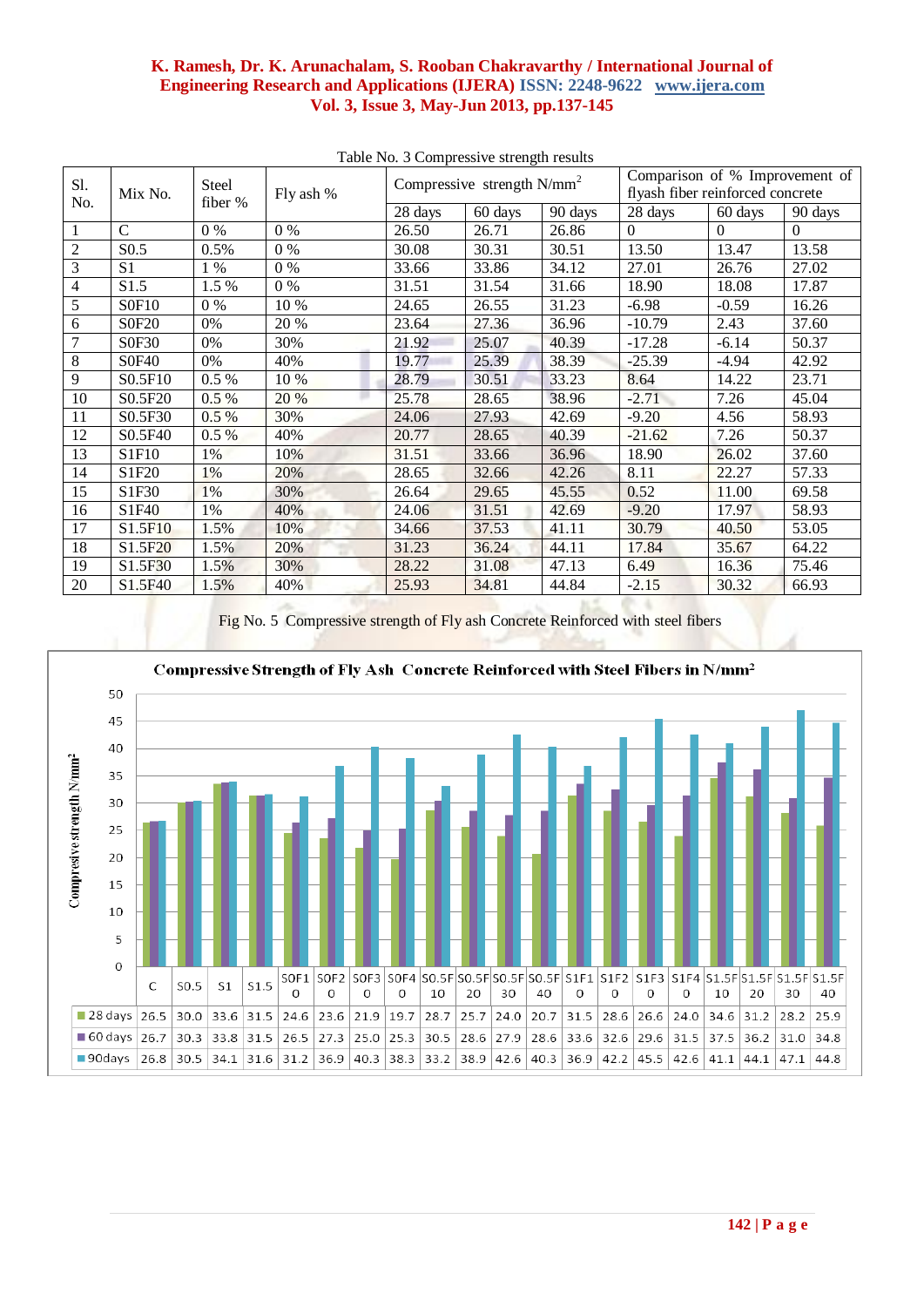| Sl.<br>No.      | Mix No.          | Steel<br>fiber % | Fly ash % | Split tensile strength $N/mm^2$ |         |         | Comparison of % Improvement of<br>flyash fiber reinforced concrete |          |          |
|-----------------|------------------|------------------|-----------|---------------------------------|---------|---------|--------------------------------------------------------------------|----------|----------|
|                 |                  |                  |           | 28 days                         | 60 days | 90 days | 28 days                                                            | 60 days  | 90 days  |
| 1               | $\mathcal{C}$    | $0\%$            | $0\%$     | 2.92                            | 2.94    | 2.97    | $\Omega$                                                           | $\Omega$ | $\Omega$ |
| $\overline{2}$  | S <sub>0.5</sub> | 0.5%             | $0\%$     | 3.04                            | 3.06    | 3.11    | 4.10                                                               | 4.08     | 4.70     |
| 3               | S <sub>1</sub>   | 1 %              | $0\%$     | 3.43                            | 3.47    | 3.50    | 17.46                                                              | 18.02    | 17.84    |
| $\overline{4}$  | S1.5             | 1.5 %            | $0\%$     | 3.31                            | 3.39    | 3.42    | 13.35                                                              | 15.30    | 15.15    |
| 5               | S0F10            | $0\%$            | 10 %      | 2.75                            | 2.97    | 3.03    | $-5.82$                                                            | 1.02     | 2.02     |
| 6               | <b>SOF20</b>     | 0%               | 20 %      | 2.88                            | 3.01    | 3.06    | $-1.36$                                                            | 2.38     | 3.03     |
| $7\phantom{.0}$ | S0F30            | 0%               | 30%       | 3.02                            | 3.12    | 3.54    | 3.42                                                               | 6.12     | 19.19    |
| $\,8\,$         | <b>S0F40</b>     | 0%               | 40%       | 2.53                            | 2.75    | 2.9     | $-13.35$                                                           | $-6.46$  | $-2.35$  |
| 9               | S0.5F10          | $0.5\%$          | 10 %      | 2.93                            | 3.06    | 3.13    | 0.34                                                               | 4.08     | 5.38     |
| 10              | S0.5F20          | $0.5\%$          | 20 %      | 3.09                            | 3.31    | 3.34    | 5.82                                                               | 12.58    | 12.45    |
| 11              | S0.5F30          | 0.5%             | 30%       | 3.15                            | 3.24    | 3.72    | 7.87                                                               | 10.20    | 25.25    |
| 12              | S0.5F40          | $0.5\%$          | 40%       | 2.99                            | 3.00    | 3.12    | 2.39                                                               | 2.04     | 5.05     |
| 13              | S1F10            | 1%               | 10%       | 3.21                            | 3.33    | 3.50    | 9.93                                                               | 13.26    | 17.84    |
| 14              | S1F20            | 1%               | 20%       | 3.32                            | 3.54    | 3.57    | 13.69                                                              | 20.40    | 20.20    |
| 15              | S1F30            | 1%               | 30%       | 3.33                            | 3.37    | 3.85    | 14.04                                                              | 14.62    | 29.62    |
| 16              | S1F40            | 1%               | 40%       | 3.21                            | 3.42    | 3.62    | 9.93                                                               | 16.32    | 21.88    |
| 17              | S1.5F10          | 1.5%             | 10%       | 3.46                            | 3.65    | 3.75    | 18.49                                                              | 24.14    | 26.26    |
| 18              | S1.5F20          | 1.5%             | 20%       | 3.44                            | 3.77    | 3.81    | 17.80                                                              | 28.23    | 28.28    |
| 19              | S1.5F30          | 1.5%             | 30%       | 3.50                            | 3.52    | 3.88    | 19.86                                                              | 19.72    | 30.63    |
| 20              | S1.5F40          | 1.5%             | 40%       | 3.41                            | 3.49    | 3.75    | 16.78                                                              | 18.70    | 26.26    |

#### Table No. 4 Split tensile strength results

Fig No. 6 Split Tensile strength of Fly ash Concrete Reinforced with steel fibers



# Split Tensile Strength of Fly Ash Concrete Reinforced with Steel Fibers in N/mm<sup>2</sup>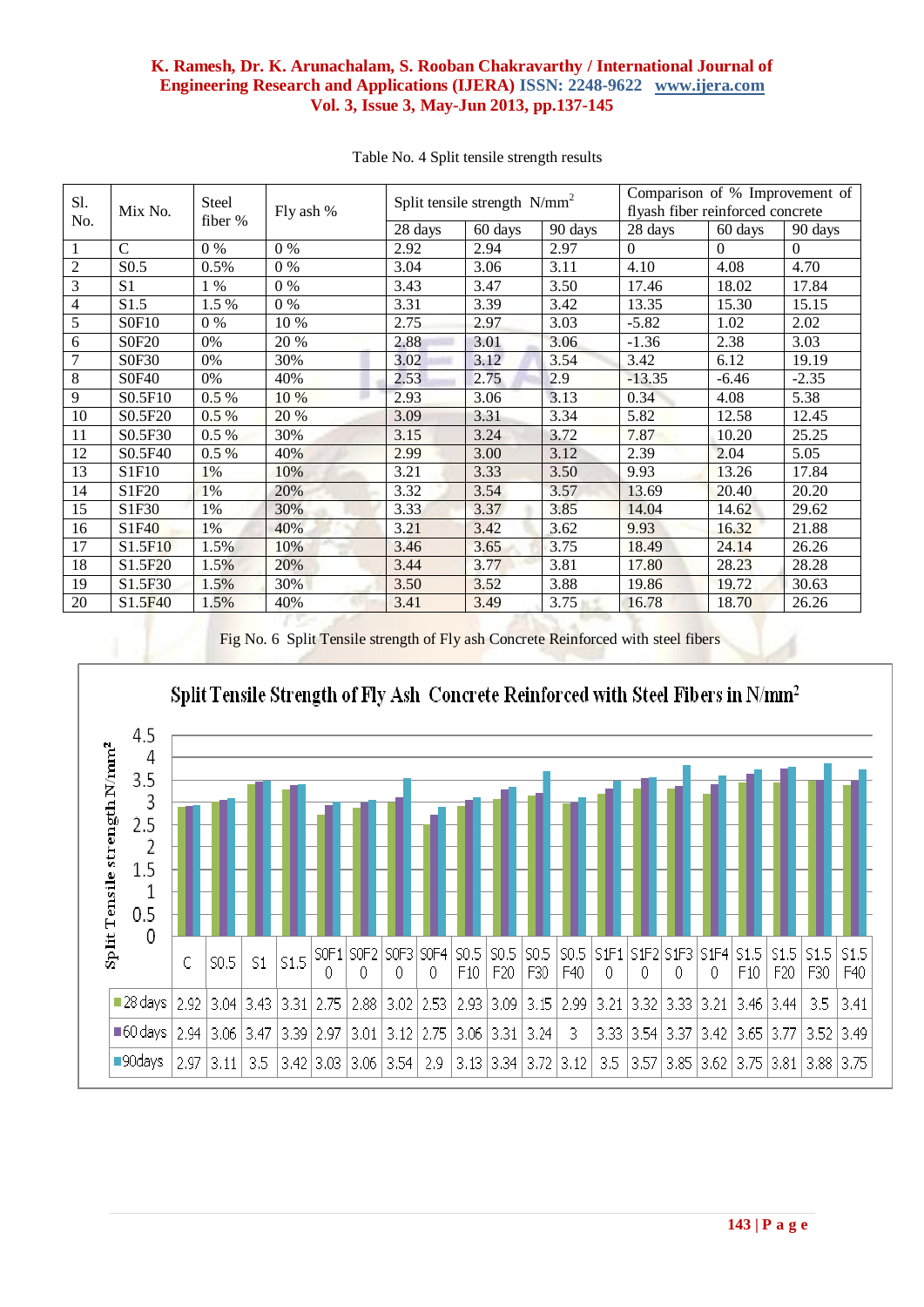| Sl.<br>No.     | Mix No.             | Steel<br>fiber % | Fly ash % | Flexural strength $N/mm^2$ |         |         | Comparison of % Improvement of<br>flyash fiber reinforced concrete |          |          |
|----------------|---------------------|------------------|-----------|----------------------------|---------|---------|--------------------------------------------------------------------|----------|----------|
|                |                     |                  |           | 28 days                    | 60 days | 90 days | 28 days                                                            | 60 days  | 90 days  |
| $\mathbf{1}$   | $\mathsf{C}$        | $0\%$            | $0\%$     | 4.5                        | 4.6     | 4.74    | $\Omega$                                                           | $\Omega$ | $\Omega$ |
| $\overline{2}$ | S <sub>0.5</sub>    | 0.5%             | $0\%$     | 4.76                       | 4.86    | 4.95    | 5.77                                                               | 5.65     | 4.43     |
| $\overline{3}$ | S <sub>1</sub>      | 1 %              | $0\%$     | 4.9                        | 4.98    | 5.08    | 8.88                                                               | 8.26     | 7.17     |
| $\overline{4}$ | S1.5                | 1.5 %            | $0\%$     | 4.8                        | 4.9     | 5       | 6.66                                                               | 6.52     | 5.48     |
| $\overline{5}$ | S0F10               | $0\%$            | 10 %      | 3.8                        | 4.4     | 5       | $-15.55$                                                           | $-4.34$  | 5.48     |
| 6              | S0F20               | 0%               | 20 %      | 3.9                        | 4.5     | 5.2     | $-13.33$                                                           | $-2.17$  | 9.70     |
| 7              | S0F30               | 0%               | 30%       | 4.1                        | 4.4     | 5.2     | $-8.88$                                                            | $-4.34$  | 9.70     |
| $8\,$          | <b>S0F40</b>        | 0%               | 40%       | 3.7                        | 4.5     | 4.8     | $-17.77$                                                           | $-2.17$  | 1.26     |
| 9              | S0.5F10             | 0.5%             | 10 %      | 4.17                       | 4.74    | 5.6     | $-7.33$                                                            | 3.04     | 18.14    |
| 10             | S0.5F20             | $0.5\%$          | 20 %      | 4.2                        | 4.8     | 5.7     | $-6.66$                                                            | 4.34     | 20.25    |
| 11             | S0.5F30             | 0.5%             | 30%       | 4.5                        | 4.8     | 6.2     | $\Omega$                                                           | 4.34     | 30.80    |
| 12             | S0.5F40             | $0.5\%$          | 40%       | 4.31                       | 4.8     | 5.23    | $-4.22$                                                            | 4.34     | 10.33    |
| 13             | S1F10               | 1%               | 10%       | 4.41                       | 5.08    | 6       | $-2$                                                               | 10.43    | 26.58    |
| 14             | S1F20               | 1%               | 20%       | 4.9                        | 5.2     | 6.1     | 8.88                                                               | 13.04    | 28.69    |
| 15             | S1F30               | 1%               | 30%       | 4.9                        | 5.4     | 6.9     | 8.82                                                               | 17.39    | 45.56    |
| 16             | S1F40               | 1%               | 40%       | 4.57                       | 5.4     | 5.9     | 1.55                                                               | 17.39    | 24.47    |
| 17             | S1.5F10             | 1.5%             | 10%       | 4.5                        | 5.36    | 6.2     | $\Omega$                                                           | 16.52    | 30.80    |
| 18             | S <sub>1.5F20</sub> | 1.5%             | 20%       | 5.4                        | 5.7     | 6.5     | 20                                                                 | 23.91    | 37.13    |
| 19             | S1.5F30             | 1.5%             | 30%       | 5.17                       | 5.7     | 7.2     | 14.88                                                              | 23.91    | 51.89    |
| 20             | S1.5F40             | 1.5%             | 40%       | 4.68                       | 5.7     | 6.2     | $\overline{4}$                                                     | 23.91    | 30.80    |
|                |                     |                  |           |                            |         |         |                                                                    |          |          |

### Table No.5 Flexural strength results

Fig No.7 Flexural strength of Fly ash Concrete Reinforced with steel fibers



[Strength of flyash fiber reinforced concrete - Strength of control concrete] X 100 [Strength of control concrete]

Percentage Comparison =